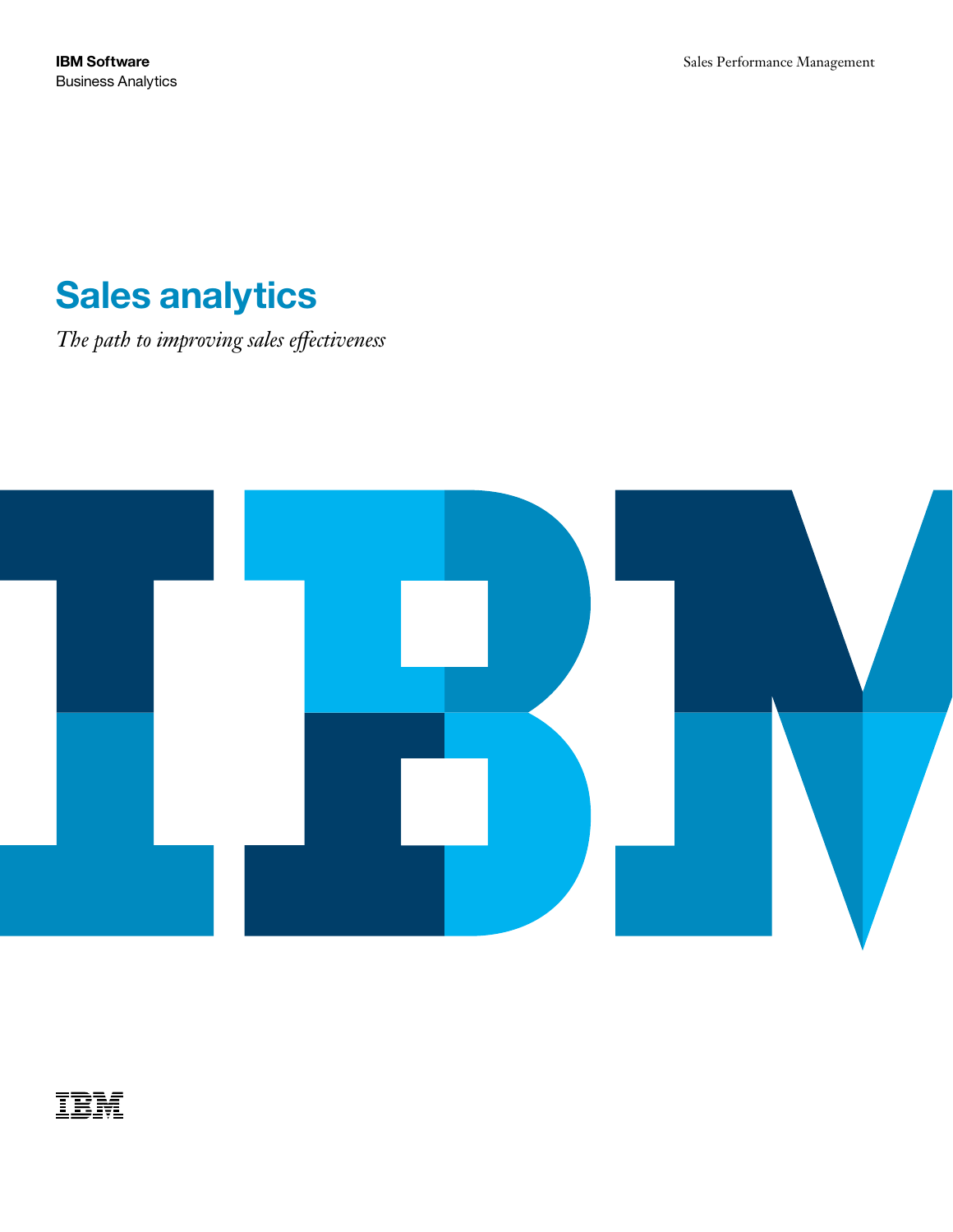## **Contents**

- **2** Getting started with sales analytics
- **3** Understanding the analytics maturity model
	- Support sales operations
	- Improve the quality of decision making
	- Automate business processes
- **4** Apply analytics to increase sales effectiveness
	- Sales management reports
	- The importance of design
	- Regularly evaluate your reports
	- Explore for greater understanding
- **5** More sophisticated analytics and next steps
- **5** About IBM Business Analytics

## Getting started with sales analytics

Google is one of the most successful companies in the world. In 2011, they earned revenues of almost USD38 billion, with profits of USD9.7 billion.<sup>1</sup> How does a company—one that offers most of its products at no cost—go from being a startup to one of the most profitable companies in the industry in less than 15 years? What is the secret that makes Google so successful?

It is no secret that Google earns most of its money from delivering advertising to websites, which made up 96 percent of Google's revenues in 2011. The competition in this industry includes companies like Microsoft and Yahoo!, but they are consistently outperformed by Google. Google's strength lies in applying extensive and advanced data analytics to determine which host websites are most likely to result in traffic for their advertisers from interested customers.

There are many lessons to be learned from Google. A large portion of today's most successful businesses are applying the principles of data analytics to create competitive advantages and operate more efficiently. In the world of sales, data analytics can be applied to identify trends, improve sales success and increase revenue.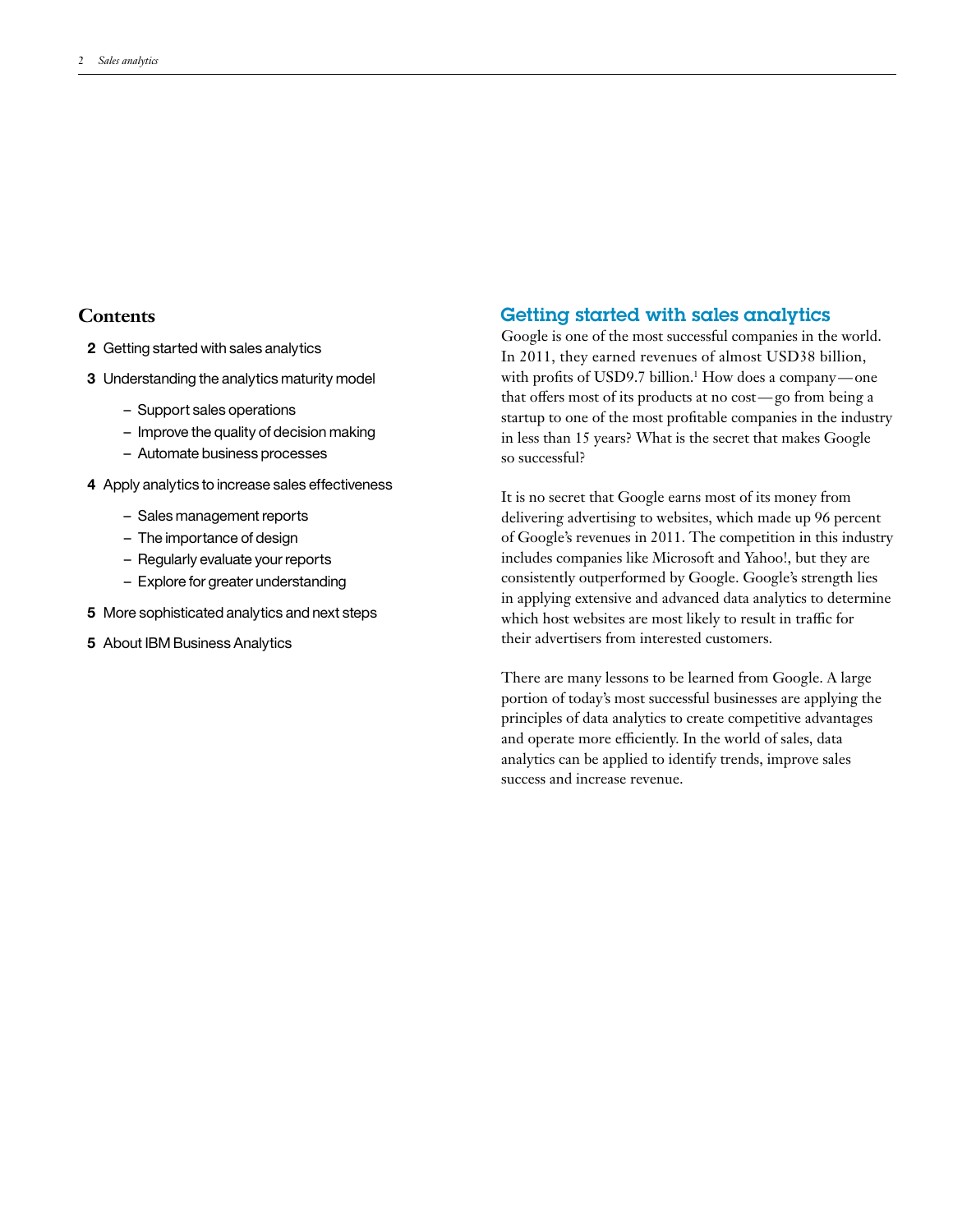## Understanding the analytics maturity model

When applying analytics to the sales process, it is important to understand what analytics can do for your business. There are three distinct levels in the analytics maturity model. Each successive level signifies that a company is more effectively integrating analytics into their operations.

#### **Support sales operations**

Businesses in the first level of analytics maturity use data to support business processes and aid employees in decision making. An example of this level is a sales manager reviewing a report that shows the pending deals for a team. Based on this information, the sales manager is able to discuss the pending deals with the sales team and generate estimates of what sales revenues to expect. Many software solutions provide basic reporting capabilities, including dashboards and query functions.

### **Improve the quality of decision making**

The second level of analytics maturity entails using data to improve the quality of the decision-making process. Using the prior example, the sales manager is able to evaluate the sales data for the team and systemically identify trends, such as which products are more likely to sell in different geographic locations. Combining this information with the sales deals that are currently in the pipeline allows the sales manager to assist the team in targeting deals that are most likely to close.

This targeted approach can increase the likelihood of a high win rate for the team. Regarding infrastructure, this level requires the application of systems that provide predictive analytical modeling capabilities. These systems employ mathematical models that evaluate primary performance data points and make recommendations for suggested actions.

#### **Automate business processes**

The third level is where analytics drive automation to improve business processes. Returning to the sales manager, if the third level of analytics is applied to the system, it then identifies deals that are at risk. The system then notifies both the sales manager and the front line sales person of the risk, and suggests a course of action that fits the situation. A time is then scheduled for the sales manager and sales person to meet and discuss strategy. This level of system maturity must use data from multiple disparate systems and apply sophisticated analytical models that look at multiple aspects of the business. Reaching this level of analytics requires years of work to understand the business and assemble the necessary infrastructure.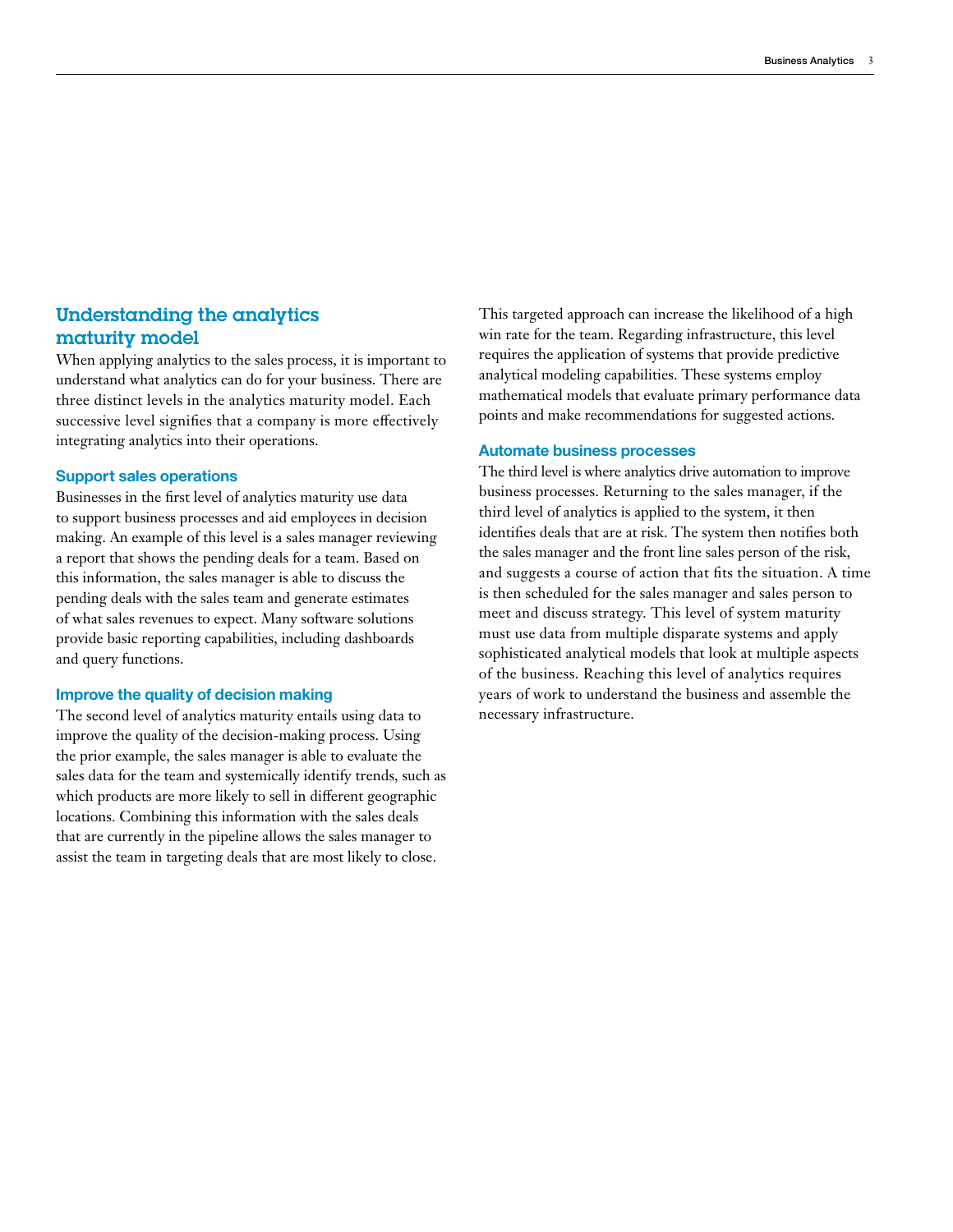## Apply analytics to increase sales effectiveness

There are several ways that sales leaders and sales operations teams can apply the principles of analytics to improve their processes.

#### **Sales management reports**

The first step in applying analytics to sales is to use exceptional reports. Since the goal of analytics is to improve decisionmaking and business processes, you must give careful consideration to the layout of reports to help ensure that they strengthen your sales methods. Use consistent terminology in reports and sales meetings to emphasize your methods and reinforce their importance among sales team members. Sales management reports must also provide information that helps to hold the sales team accountable for the deals that are in their pipeline.

#### **The importance of design**

When designing reports, it is important to balance aesthetics and necessities. To maintain meaning and ensure legibility, you must include necessary data fields while keeping the layout as clean and simple as possible. Try emphasizing critical components and reducing other elements. It often takes multiple iterations of layout design, review and refinement to create the right balance, but the effort often results in reports that are easier to look at and are more useful.

#### **Regularly evaluate your reports**

It is important for sales managers and sales operations to track the elements of reports and review which elements are working. If a report's purpose is to track all deals that are projected to close in less than 30 days, constant evaluation of the report can help determine if the listed deals result in successful closes. If the close rates are lower than expected, changing the report to reflect deals earlier in the sales process might improve accuracy. It is crucial to make tweaks and changes to find what works for you.

#### **Explore for greater understanding**

As you explore further, take the time to become familiar with your data. Invest time in learning how to query data and generate provisional reports. If you understand the information that you are tracking in the underlying systems and how it is organized, you can become extremely sophisticated in how you apply analytics to your work. Exploring might also reveal gaps in your system processes. By locating areas for change or improvement, you can facilitate better decisions in the future.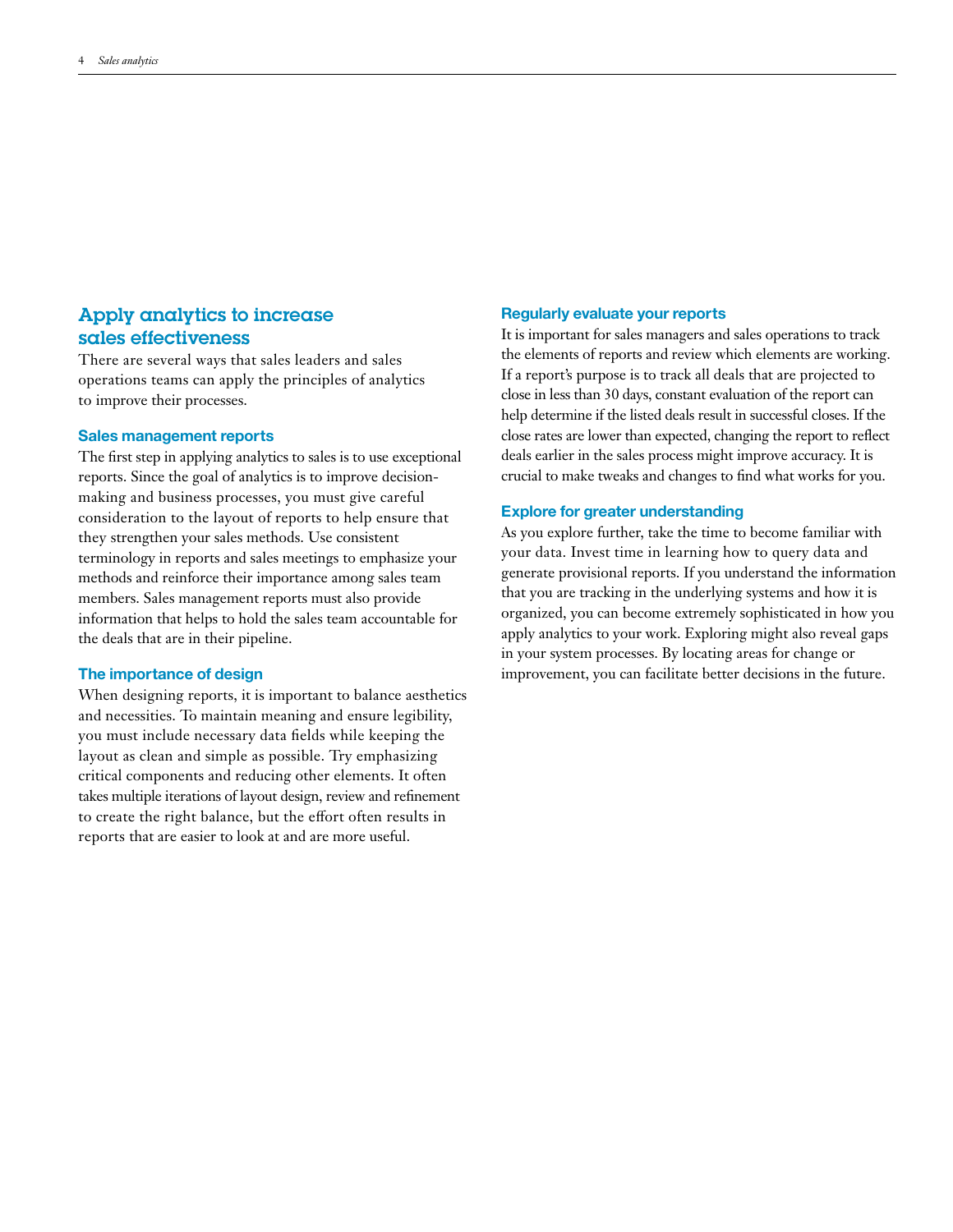## More sophisticated analytics and next steps

When you have a solid understanding of the basics of analytics, consider how you can integrate more advanced analytics tools into your operations. There is a wide variety of advanced topics to consider as possibilities for sales effectiveness:

- Using analytics to improve support and services provided to sales teams
- Automating the creation of sales performance incentive funds (SPIFs) based on sales trends
- Supporting decisions for the management of coverage models for territory and quota setting

Employing the right tools is a critical component of bringing advanced analytics to an organization. Tools such as IBM Enterprise or IBM SPSS® in combination with IBM Incentive Compensation Management can provide you with the infrastructure you need for managing sophisticated predictive analytical models.

To learn more about IBM Sales Performance Management, visit **ibm.com**[/business-analytics/spm](http://www.ibm.com/business-analytics/spm)

## About IBM Business Analytics

IBM Business Analytics software delivers data-driven insights that help organizations work smarter and outperform their peers. This comprehensive portfolio includes solutions for business intelligence, predictive analytics and decision management, performance management and risk management.

Business analytics solutions enable companies to identify and visualize trends and patterns in areas, such as customer analytics, that can have a profound effect on business performance. They can compare scenarios, anticipate potential threats and opportunities, better plan, budget and forecast resources, balance risks against expected returns and work to meet regulatory requirements. By making analytics widely available, organizations can align tactical and strategic decision making to achieve business goals.

## For more information

To learn more about IBM Business Analytics solutions, contact [your IBM sales representative](https://www.ibm.com/marketing/iwm/iwm/web/signup.do?source=swgmail-ba&S_TACT=101KR27W) or visit: **[ibm.com](http://www.ibm.com/analytics/us/en/business/sales-performance-management)**/spm